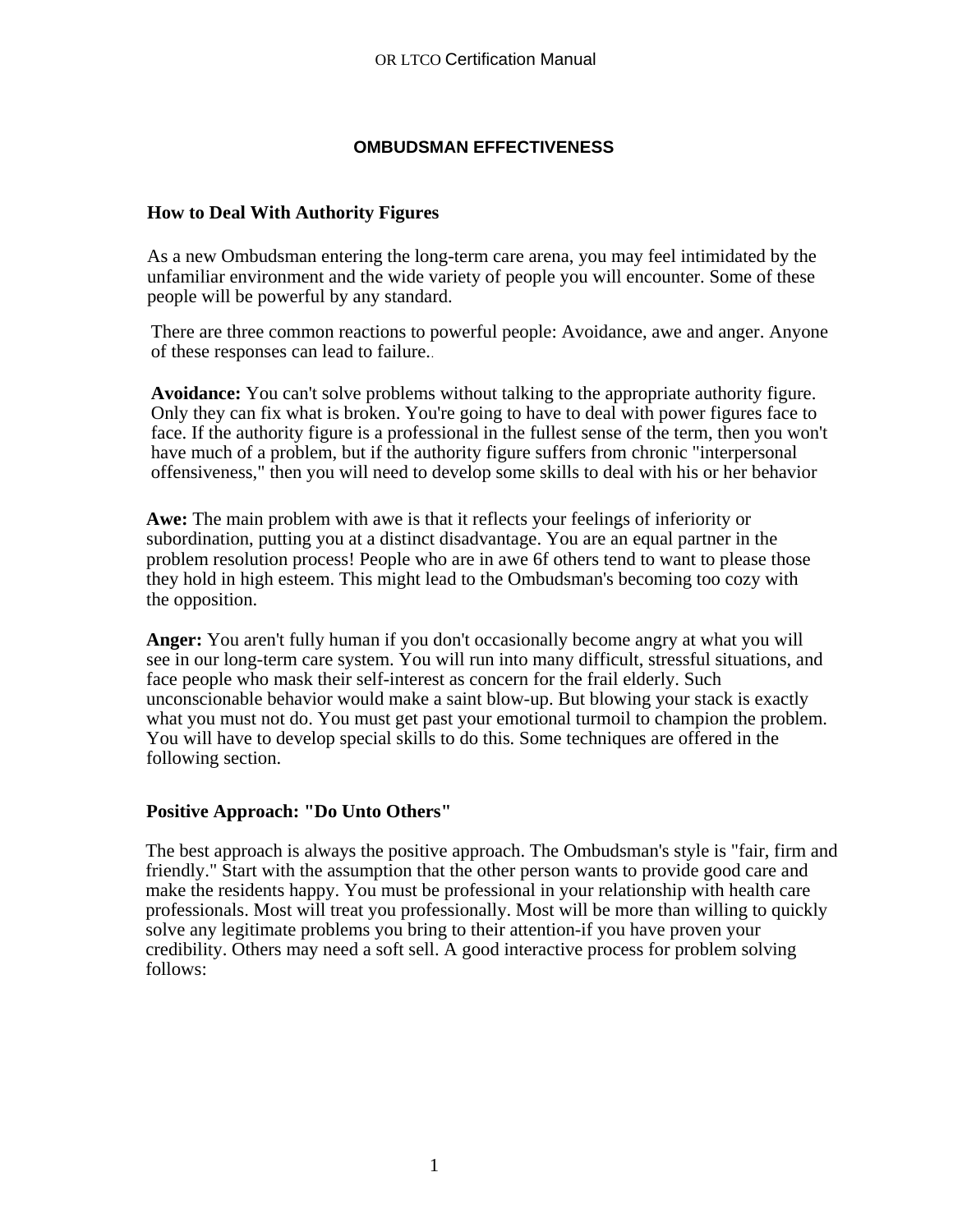- 1. Establish trust bond.
- 2. Define the problem situation.
- 3. Jointly make a new action plan.
- 4. Follow-through.

### **Positive Steps to Changing Someone's Mind**

If you want one thing and the caregiver wants something else, here are some tips that might help you change his or her mind:

- Give the providers clear reasons to change their minds-reasons that are important to them. Show how the changes will benefit the residents, as well as the providers, by making things easier, avoiding negative outcomes, improving standards or enhancing their credibility. Gather all the facts you can to show how other facilities have benefited from the changes.
- Offer alternatives. Most adult foster care providers and nursing facility managers in general like to make decisions. Rather than putting them in a passive position of having to say "yes" or "no", give them a choice of options that are consistent with the residents' best interests.
- Present a backup plan to the provider's idea. In case the provider's idea doesn't work, he or she might be pleased that you came up with another idea.

#### **The Broken Record Technique**

The following step-by-step approach is tried and true-it works! If you are new to the realm of confrontation and problem resolution you should start out using this technique exactly as written. As you gain experience and confidence you may feel comfortable in tailoring it to meet the special requirements of any given situation. An experienced, verbally gifted Ombudsman may choose to use this technique only in certain tough situations or as a launching pad for other interactive strategies.

#### **Be Prepared**

- 1. Trust Your Credibility:
	- Advocacy. You are the resident's champion.
	- Authority: You have the legal power to get results.
	- Bottom Line: Your effectiveness depends on persuasiveness.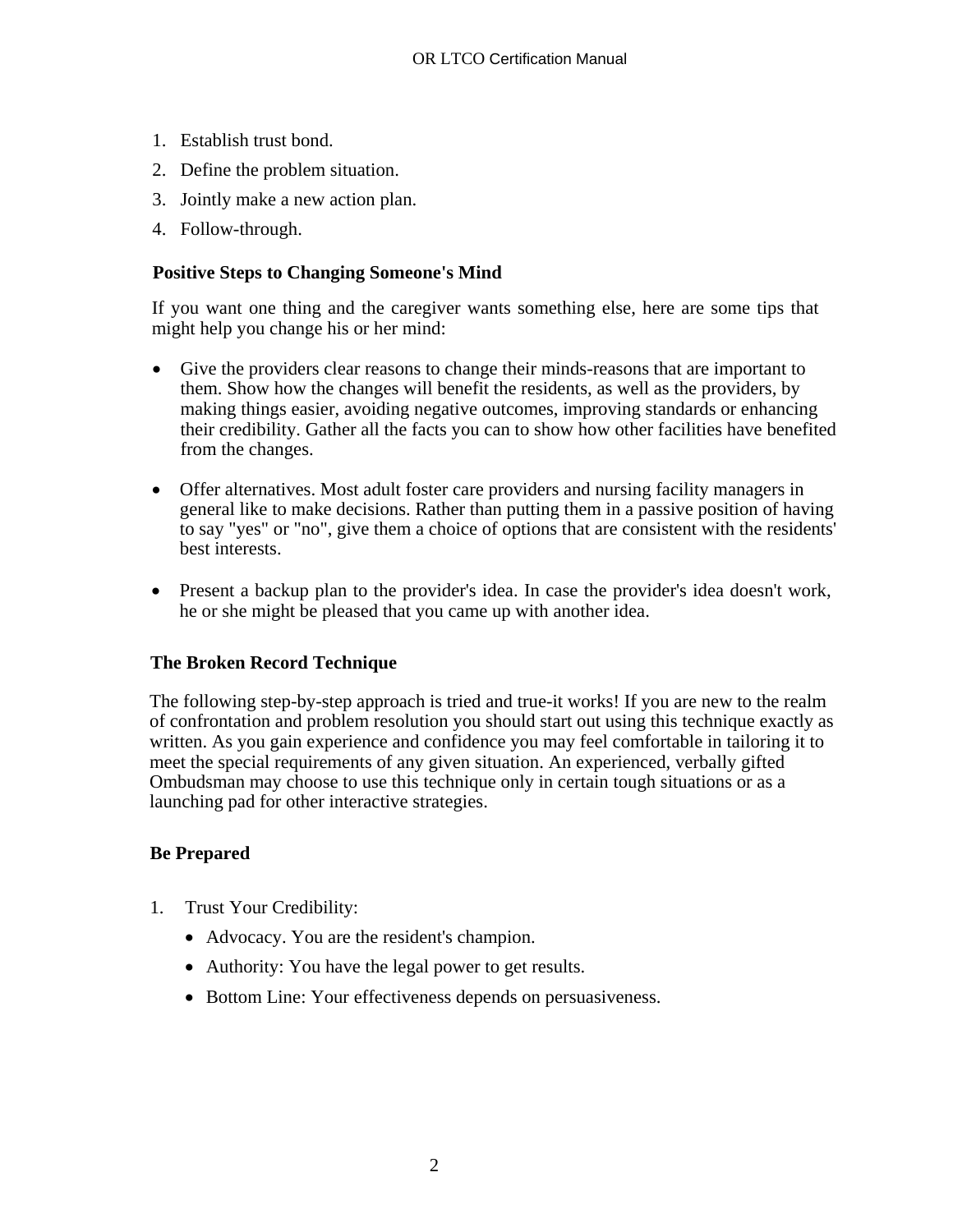- 2. Get Ready:
	- Investigate first.
	- Present facts.
	- Rehearse.
	- Know what you want. Write your case. This diffuses feelings and builds your confidence. Make it to to-the-point, brief, non-blameful.
	- Practice.
	- Anticipate objections and have answers for them.
- 3. Practice Your Presentation Skills:
	- Visualize
	- Be Professional
	- Select the Time and Place
	- Be aware of your Presentation Style:
		- How the message is sent is as important as the words.
		- Body Language: eye contact, facial expression, gestures, voice tone, breath
		- Submissive vs. Assertive vs. Aggressive.

# **Use P.E.P. Method: Point, Evidence, repeat Point**

- 1. Getting Your Message Across:
	- Give your clear statement of the problem.
	- Present the evidence you have gathered during your investigation, starting with the most persuasive evidence.
	- Restate your statement of the problem.
- 2. Receiving Feedback:
	- Listen attentively and reflectively
	- Do no interrupt
	- Do not argue
	- Find areas of agreement to incorporate into your argument
	- If the other person responds with defensiveness, it means they did not really hear your message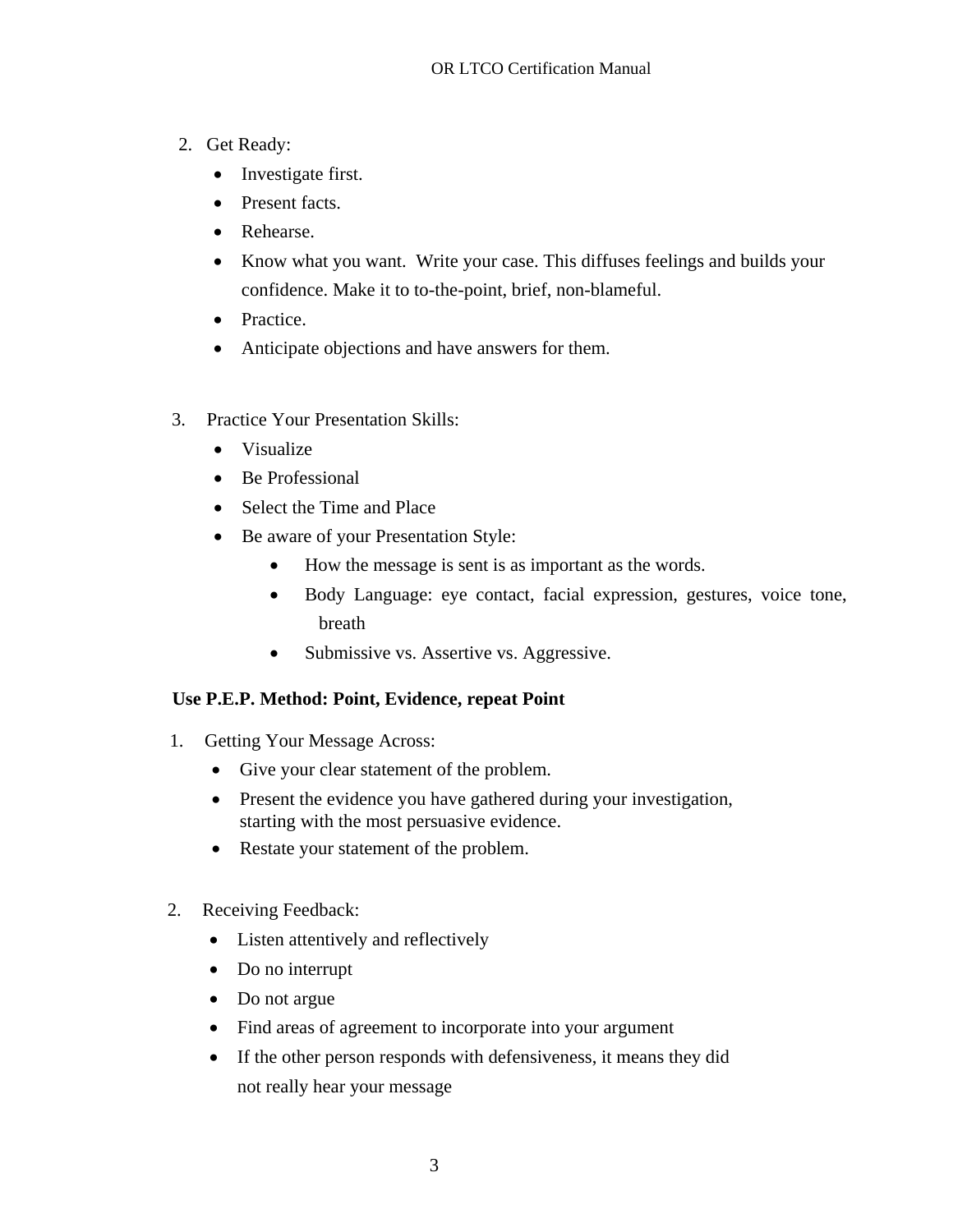3. Recycle the Process: Persistence is the key. It may take 3-10 times through this process to change the other's behavior

Tips:

- Do not back the other person into a comer.
- Allow the other person to retain his or her dignity.
- Make sure the solutions meet the resident's needs.
- Don't insist that they be cheerful about addressing the problem. You are asking for changed behavior.
- Arrange a time when you will check with each other to make sure the solution is working.
- Express appreciation.
- 4. Formulating an Action Plan: The only way you can be sure that your advocacy has had an effect is if you and the other person can agree on an action plan.
	- **How** will the problem be solved?
	- **Who** is responsible for making sure the plan is implemented?
	- **When** will the plan be implemented?

# 5. **Monitoring the Implementation of the Action Plan:**

- Make sure the resident is satisfied with the action plan.
- Keep checking with the resident to make sure the changes are being made.
- Make contact with staff responsible for implementation.

# **Example of PEP Method:**

Ombudsman: Mrs. Rodriguez needs another set of dentures because the ones she had when she was admitted have been lost. (Point) Her daughter, Mrs. Lopez, filled out a grievance form two months ago when the dentures were first missing, but so far, nothing has been done to replace them. (Evidence) Mrs. Lopez says the last time she saw the dentures, a staff person was taking them out of the room to clean them. (E) There is no denture cup in Mrs. Rodriguez' room. (E) The RCM says the staff have looked for the dentures, but cannot find them. (E) Therefore, Mrs. Rodriguez needs replacement dentures. (Repeat Point)

Administrator: I resent your implication that we have been neglecting Mrs. Rodriguez in any way. I believe it is her fault the dentures are missing. I think she either hid the dentures in her sheets or crumpled them in a napkin because she has done that with other items. We cannot be responsible for things that residents intentionally misplace. (P)